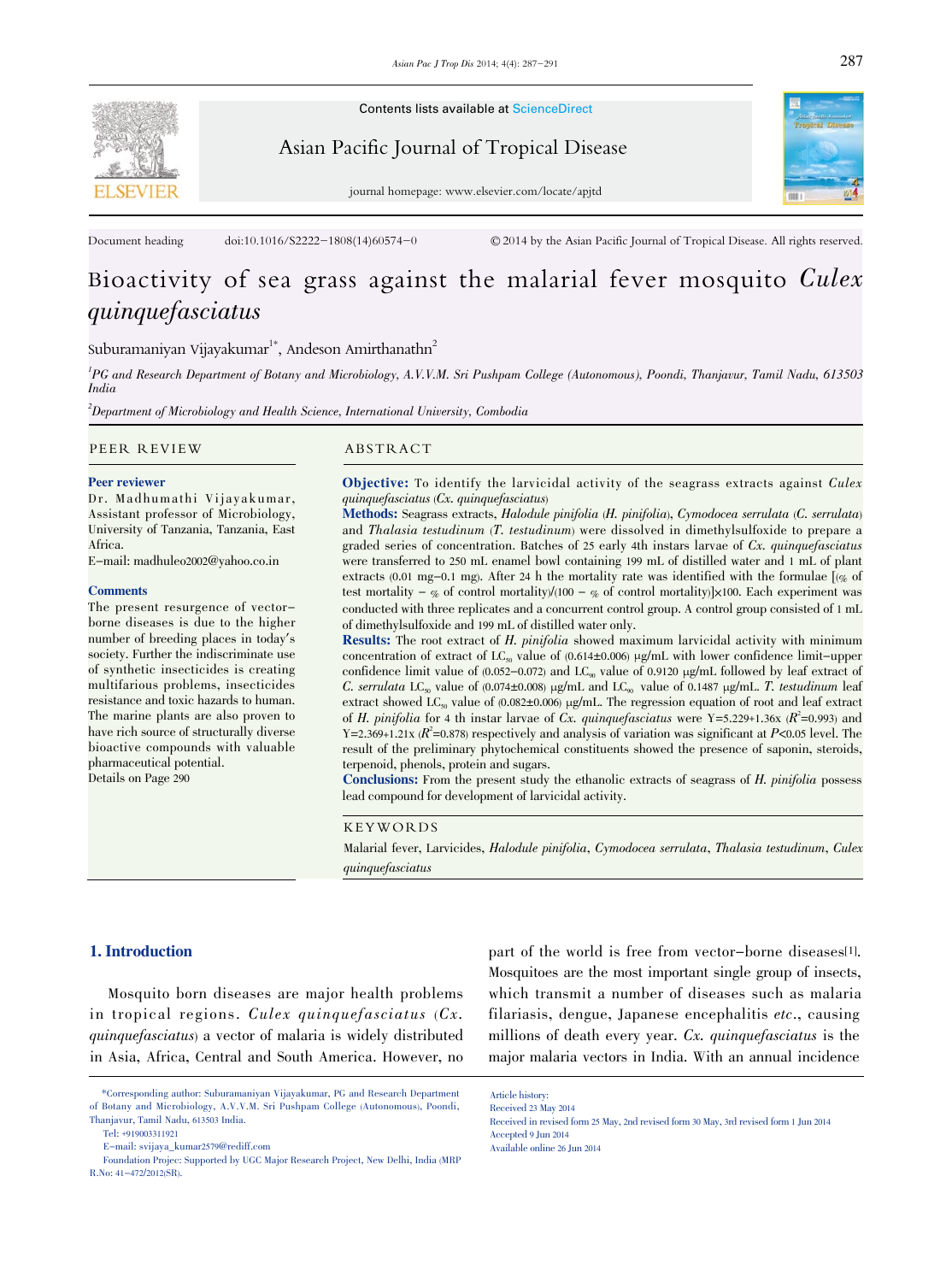of 300-500 million clinically manifest cases and a death toll of 1.1-2.7 million. Malaria is still one of the most important communicable diseases. Currently about 40% of the world's population lives in areas where malaria is endemic[2,3]. One can speculate that people controlled and killed mosquitoes and other domestic insect pests by physically removing them or by using plant parts and plant derivatives before the advent of synthetic chemicals.

The present resurgence of these diseases is due to higher number of breeding places in today's throwaway society. Further, the indiscriminate use of synthetic insecticides is creating multifarious problems such as environmental pollution, insecticide resistance and toxic hazardous to humanbeings. Synthetic insecticides such as organochlorine, organophosphourous, carbamates, pyrethrins and pyrethroids are commonly used for controlling the ever increasing population of vectors. The overuse of these chemical insecticides is not safer due to environment hazard and non target organisms has resulted in resistant development[4,5]. Hence, alternative approaches free from such problems are the need for modern time to development of environmentally safe, biodegradable, cost effective indigenous methods consisting of legal scientific and technological weapons with more powerful combatable properties against such vectors.

Marine organisms are rich source of structurally novel and biologically active metabolites. Many chemically unique compounds of marine origin with different biologically activity have been isolated and a number of them are under investigation and/or being developed as new pharmaceuticals[6-12]. Seagrass are marine flowering plants that successfully grow in tidal marine environment. A variety of medicines and chemicals are prepared from seagrass and their associates[9,13]. In this background, the present study was made as an attempt to find out the mosquito larvicidal efficacy of ethanolic extracts of seagrass against the 4th instar larva of Cx. quinquefasciatus mosquito.

# 2. Materials and methods

# 2.1. Sample collection and extract preparation

Live and healthy samples of the seagrasses like Halodule pinifolia (H. pinifolia), Cymodocea serullata (C. serullata) and Thalasia testudinum (T. testudinum) (leaves and root) were collected from Tuticorin coast (Lat. <sup>8048</sup>' N and Long. <sup>78011</sup>' E) of Gulf of Mannar, India. These samples were thoroughly washed with seawater to remove all epiphytes, shells etc., and again washed with fresh water to remove the surface salts, sand particles if any and allowed to dry in the shady place for 3 to 4 d. The collected samples were identified by using standard books and manuals. Shade dried seagrasses were subjected to percolation by soaking

in ethanol and water mixture (3:1). After 21 days of dark incubation, the filtrate was concentrated separately by rotary vacuum evaporation (>45 °C) and then freeze-dried at -80 °C to obtain solid residue. The percentage of extraction was calculated by using the following formula: % of extraction= Weight of the extract/Weight of the plant material×100. The extracts of seagrasses were further tested for the presence of phytochemical constituents by following the methods of Ravikumar et a l[12].

# 2.2. Mosquito larval culture

To satisfy the enormous number of mosquitoes need for the day to day bioassays, a colony is essential. The eggs of Cx. quinquefasciatus were procured from National Centre for Communicable Diseases (NCCD), Mettupalayam, Tamil Nadu, India. Filter paper with attached eggs was dipped into a plastic tray containing 500 mL of dechlorinated water for <sup>30</sup>-<sup>40</sup> min, time enough to allow for eggs to hatch into larvae. They were reared indoors at  $(28\pm2)$  °C and 14:10 light and dark period cycle. The larvae were fed with powdered mixture of dog biscuits and yeast powder in 3:1 ratio. Five days after emergence, female mosquitoes were moved into a mosquito cage where the emergent adults were fed with a 10% sucrose solution and allowed to blood feed from white mice for <sup>2</sup>-<sup>3</sup> h. A few days after having a blood meal, the gravid mosquito laid their eggs.

# 2.3. Larvicidal activity

The larvicidal effect of ethanolic crude extract of three seagrasses viz., H. pinifolia, C. serrulata and T. testudinum against Cu. quinquefasciatus was conducted in accordance with the WHO standard method<sup>[14]</sup>. Seagrass extracts were dissolved in dimethylsulfoxide to prepare a graded series of concentration. Batches of <sup>25</sup> early 4th instar larvae of Cx. quinquefasciatus were transferred to <sup>250</sup> mL enamel bowl containing 199 mL of distilled water and 1 mL of different concentration of plant extracts (0.01 mg-0.1 mg). After treatment, symptoms in treated larvae were observed and recorded immediately at different time intervals and no food was offered to the larvae at this time. The larvae were considered dead if, at the end of 24 h, showed no sign of swimming movements even after gentle touching with a glass rod, as described in the World Health Organization's technical report series. Each experiment was conducted with three replicates and a concurrent control group. A control group consisted of 1 mL of dimethylsulfoxide and 199 mL of distilled water. Subsequently, the lower concentration of crude extract that had successfully produced more than 50% larval mortality rate was used in a toxicity test on a nontarget organism. The percentage of mortality was calculated with Abbott's formula<sup>[15]</sup>.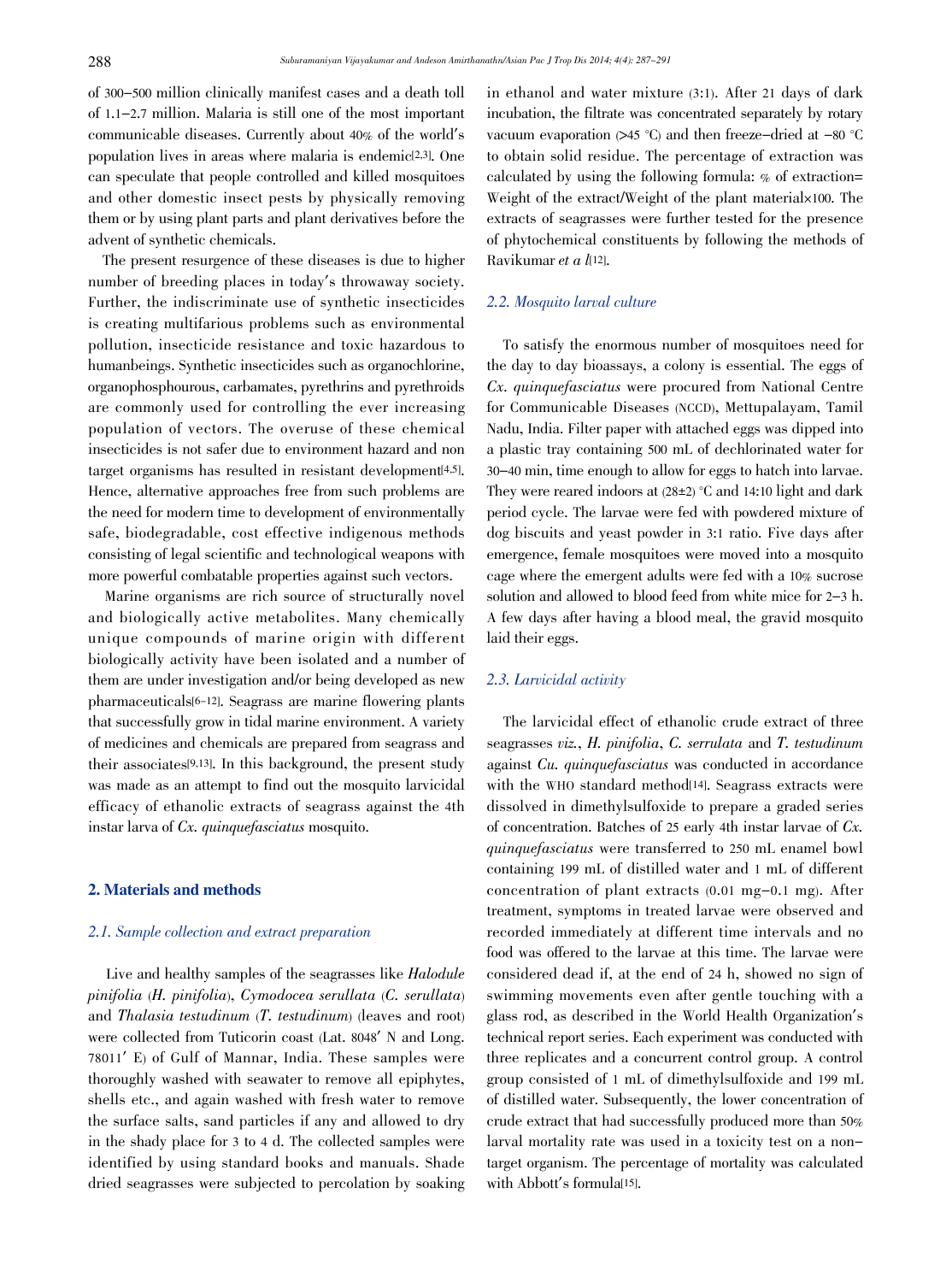$$
\% \text{ mortality} = \frac{\% \text{ test mortality} - \% \text{ control mortality}}{100 - \% \text{ control mortality}} \times 100\%
$$

# 2.4. Statistical analysis

The average larval mortality data were subjected to probit analysis to calculate  $LC_{50}$ ,  $LC_{90}$  and 95% fiducial limits of upper confidence limit (UCL) and lower confidence limit (LCL), regression equation, Chi-sequre analysis variations values were calcuted using Stat Plus 2009 software. Results with  $P<0.05$  were considered to be statistically significant.

# 3. Results

The percentage yield of extracts ranged from 2.49% to 6.27% and values are presented in Table 1. It revealed that H. pinifolia root extract (6.27%) showed maximum yield followed

#### Table 2

Larvicidal activity of ethnolic extracts of seagrass against  $Cx$ , quinquefasciatus.

by C. serrulata root extract (3.54%). The  $LC_{50}$  and  $LC_{90}$  values of the seagrass against Cx. quinquefasciatus are listed in Table 2. The root extract of H. pinifolia showed maximum larvicidal activity with minimum concentration of the extract of LC<sub>50</sub> at dose of (0.6140±0.0050) µg/mL and LC<sub>90</sub> of 0.9120  $\mu$ g/mL followed by leaf extract of C. serrulata LC<sub>50</sub> (0.074 0± 0.008 0) µg/mL and T. testudimum LC<sub>50</sub> (0.0820±) 0.0080)  $\mu$ g/mL. The *Chi*-square and analysis of variation was siginificant at P<0.05 level. The preliminary phytochemical study reveals that the extracts from seagrass have variety of phytochemical constituents such as saponin, steroids, terpenoid, phenols, proteins and sugars (Table 3). Table 1

| ı<br>$\sim$<br>۰, |  |  |
|-------------------|--|--|
|-------------------|--|--|

Extractive value of chosen seagrass species.

| Seagrass species Plant parts |      | Weight of plant part $(g)$ | Yield $[g(\mathscr{G})]$ |
|------------------------------|------|----------------------------|--------------------------|
| H. pinifolia                 | leaf | $52.00 \pm 2.01$           | 1.29(2.49)               |
|                              | root | $100.00 \pm 1.59$          | 6.00(6.27)               |
| C. serrulata                 | leaf | $68.00 \pm 2.45$           | 1.98(3.24)               |
|                              | root | $86.00 \pm 2.01$           | 2.61(3.54)               |
| T. testudinum                | leaf | $74.00 \pm 2.80$           | 1.85(2.95)               |

| Name of the seagrass Plant parts |                      | $LC_{50}$ (LCL-UCL) ( $\mu$ g/mL)    | $LC_{\infty}$ (µg/mL) | Regrassion equation   | $R^{\circ}$ |         | $P$ -value |
|----------------------------------|----------------------|--------------------------------------|-----------------------|-----------------------|-------------|---------|------------|
| H. pinifolia                     | leaf                 | $0.0640 \pm 0.0060(0.0569 - 0.0731)$ | 0.8990                | $Y=2.369\pm1.21x$     | 0.878       | 21,0670 | 0.763      |
|                                  | Root                 | $0.0614 \pm 0.0050(0.0520 - 0.0720)$ | 0.9120                | $Y = 5.229 \pm 1.36x$ | 0.993       | 25,8430 | 0.048      |
| C. serrulata                     | leaf                 | $0.0740 \pm 0.0080(0.0540 - 0.0800)$ | 0.1487                | $Y = 3.446 \pm 0.82x$ | 0.612       | 1.4430  | 0.682      |
|                                  | Root                 |                                      |                       | No mortality          |             |         |            |
| T. testudimum                    | leaf                 | $0.0820 \pm 0.0060(0.6200 - 0.0900)$ | 0.1686                | $Y = 3.645 \pm 0.94x$ | 0.680       | 1.6234  | 0.743      |
|                                  | <b>State of Con-</b> |                                      |                       |                       |             |         |            |

\*:P<0.05; X<sup>2</sup>: Chi-square"'; LCL: Lower confidence level; UCL: Upper confidence level.

#### Table 3

| Phytochemical constituents in chosen seagrass species. |  |  |  |  |  |
|--------------------------------------------------------|--|--|--|--|--|
|--------------------------------------------------------|--|--|--|--|--|

| Phytochemical   |         | H. pinifolia |         | C. serrulata |      |  |
|-----------------|---------|--------------|---------|--------------|------|--|
| constituents    | Leaf    | Root         | Leaf    | Root         | Leaf |  |
| Alkaloids       | $+$     | $+$          |         | $+$          | $+$  |  |
| Carboxylic acid | $+$     | $+$          |         |              |      |  |
| Coumarins       |         |              |         |              |      |  |
| Flavanoids      | $^{++}$ | $+$          |         |              | $+$  |  |
| Quinones        | $^{+}$  |              |         | $+$          |      |  |
| Phenols         |         | $+$          |         | $+$          |      |  |
| Saponins        |         | $+$          |         |              |      |  |
| Xanthoproteins  | $+$     |              |         |              |      |  |
| Proteins        | $^{+}$  |              |         |              |      |  |
| Resins          |         |              |         |              |      |  |
| Steriods        |         | $+$          |         |              |      |  |
| Tannins         |         | $+$          |         |              |      |  |
| Sugars          |         |              | $^{++}$ |              |      |  |

 $-$ : Absent;  $+$ : Medium;  $++$ : High.

# 4. Discussion

The bioactivity of phytochemicals against mosquito larvae can vary significantly depending on plant species, plant parts, age of plant parts, solvent used in extraction and mosquito species[16]. Plants and plant parts have been provided as a good source of novel drug compounds, as

plant derived drugs have made large contribution to human health. The use of plant extracts, as well as other alternative forms of medical treatment, is enjoying great popularity in the late 1990s. Mangroves are widespread in tropical and subtropical regions and grow in the saline intertidal zones of sheltered coast lines[17]. The evidence for the use of marine flora to be precise in treatment of human aliments is extensive. In Asian maritime areas, seagrass are used as curative agents for various maladies such as anti malarial[11, 12], antibacterial[18,19], antihelmintic, cough, antipyretic, wound healing, treatment of gallstone and goiter<sup>[20-28]</sup>.

Each year, an increasing number of novel marine metabolites are reported in the literature, indicating that the marine environments is likely to continue to be a prolific sources of more natural products for many years to come. The studies on mosquito larvicidal activities with seagrass extracts are too restricted; hence, the present study was investigated with seagrass root extracts of H. pinifolia showed maximum larvicidal extract with minimum concentration of the extract  $LC_{50}$  value of (0.6140)  $\pm 0.005$  0)  $\mu$ g/mL when compared with other seagrass species respectively. This might be due to the presence of saponin and triterpenoids which inhibit the mosquito larvae alterations in the spiracular values of the siphon and papillae[29,30]. Since the commercial product is a mixture of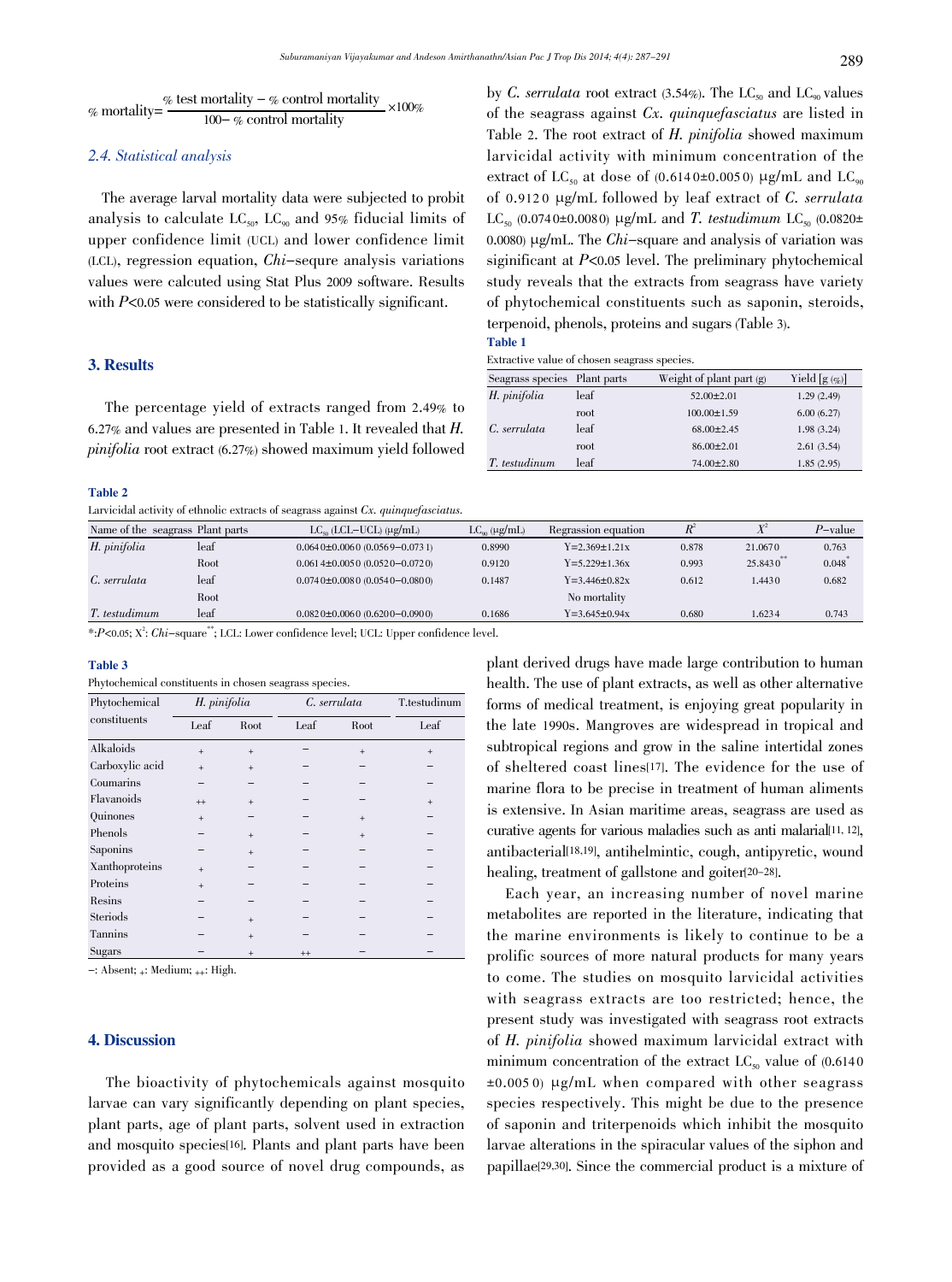various substances highly enriched with saponin, it would be of basic interest to isolate its major components and test the larvicidal activity of each of these on mosquito larvae.

The biological activity of this marine plant extracts might be due to various compounds, including phenolic, terpenoides, flavonoids, saponins and alkaloids existing in plant. These compounds may jointly or independently contribute to produce larvicidal activity against mosquitoes[11]. The presence of phenols and reducing sugars are proved to have potential mosquito larvicidal activity[31]. Phenolic groups are highly hydroxylated which includes flavonols, hydroxycoumarins, hydroxycinnamate derivatives, flavanols, flavanones, anthocyanins, proanthocyanidins, hydroxystilbene, aurones etc. Ravikumar et al.[10] reported that, the antibacterial activity of root extracts of C. serrulata against the poultry pathogen might be due to the presence of major chemical classes such as alkaloid and tannins. It was evident that, all the extracts showed moderate and low larvicidal effects; however, the highest larval mortality was found in ethanolic root extract of H. pinifolia  $(0.614 \pm 0.0050)$ µg/mL]. It is concluded from present findings that, the root extract of H. pinifolia can be used as potential larvicidal agent against Cx. quinquefasciatus mosquito larvae.

It is concluded from the present study that the seagrass, which were collected from south east coast of India, showed enormous resources to find out the new marine product with mosquito larvicidal activities. Further studies on synergistic combinations and isolation of bioactive fraction/constituent may provide futuristic lead products for field application of mosquito control.

# Conflict of interest statement

We declare that we have no conflict of interest.

# Acknowledgements

The authors are thankful to the UGC Major Research project, New Delhi, India (MRP R.No: 41-472/2012(SR)) for providing financial assistance for this project. We specially express our thanks to the management of A.V.V.M. Sri Pushpam College (Autonomous), Poondi, for providing necessary facilities and support to carry out this work.

# **Comments**

# **Background**

According to WHO, The Africa reported 207 million cases

of malaria occur in children under fever from 2010-2012. In 2012 malaria killed an estimated 483 000 children in less than five years. Malaria is caused by mosquito born disease that is prevalent in Africa; this parasite victimizes children mostly below the age of fifteen. This study attempts to develop a way to prevent malaria parasite carrying mosquitoes from harming children.

# Research frontiers

The studies are carried out to investigate the seagrass extracts against the larvicidal activity of Cx. quinquefasciatus.

# Related reports

Compared with all seagrass extract H. pinifolia had minimum concentration of maximum activity. Previously Mohamed Yacoob evaluated ethanol extracts from seaweeds and mangrove plants extracts for mosquito larvicidal activity against Ae. aegypti.

#### Innovations & breakthroughs

This study showed that the seagrasses have some phytochemicals, which are responsible for the activity against mosquito larvicidal.

#### Applications

 H. pinifolia which were collected from Gulf of Manner, India, showed great potential of mosquito larvicidal activities. Further studies on synergistic combinations and isolation of bioactive fractions are needed.

## Peer review

The present resurgence of vector-borne diseases is due to the higher number of breeding places in today's society. Further the indiscriminate use of synthetic insecticides is creating multifarious problems, insecticides resistance and toxic hazards to human. The marine plants are also proven to have rich source of structurally diverse bioactive compounds with valuable pharmaceutical potential.

# References

- [1] Fradin MS, Day JF. Comparative efficacy of insect repellents against mosquitoes bites. N Engl J Med 2002; 347: 13-18
- [2] Ravikumar S, Inbaneson SJ, Suganthi P, Gokulakrishnan R, Venkatesan M. In vitro antiplasmodial activity of ethanolic extracts of seaweed macroalgae against Plasmodium falciparum. Parasitol Res 2011; 108(6): 1411-1416.
- [3] Ravikumar S, Inbaneson SJ, Suganthi P, Venkatesan M, Ramu A. Mangrove plants as a source of lead compounds for the